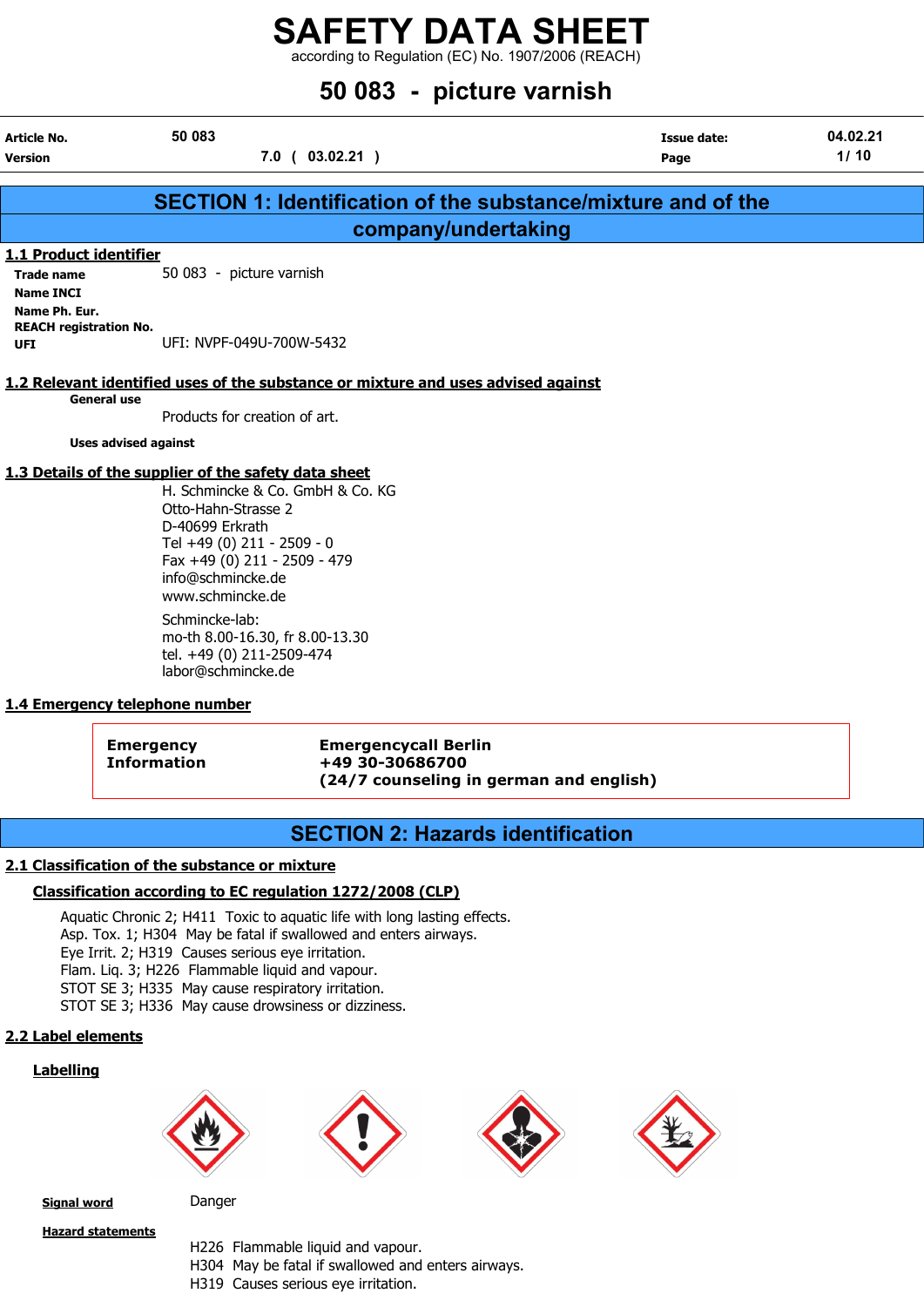according to Regulation (EC) No. 1907/2006 (REACH)

# 50 083 - picture varnish

| Article No.<br><b>Version</b>                                      | 50 083                                                                  | $7.0$ ( 03.02.21 )                                                                                                                                                                                                                                                                                                                                                                                                                                                                                                                                                       | Issue date:<br>Page | 04.02.21<br>2/10 |
|--------------------------------------------------------------------|-------------------------------------------------------------------------|--------------------------------------------------------------------------------------------------------------------------------------------------------------------------------------------------------------------------------------------------------------------------------------------------------------------------------------------------------------------------------------------------------------------------------------------------------------------------------------------------------------------------------------------------------------------------|---------------------|------------------|
|                                                                    |                                                                         | H335 May cause respiratory irritation.<br>H336 May cause drowsiness or dizziness.<br>H411 Toxic to aquatic life with long lasting effects.                                                                                                                                                                                                                                                                                                                                                                                                                               |                     |                  |
| <b>Safety precautions</b>                                          | smoking.<br>P261 Avoid breathing vapours.<br>skin with water/or shower. | P102 Keep out of reach of children.<br>P210 Keep away from heat, hot surfaces, sparks, open flames and other ignition sources. No<br>P273 Avoid release to the environment.<br>P301+P310 IF SWALLOWED: Immediately call a POISON CENTER/doctor/<br>P301+P330+P331 IF SWALLOWED: rinse mouth. Do NOT induce vomiting.<br>P303+P361+P353 IF ON SKIN (or hair): Take off immediately all contaminated clothing. Rinse<br>P305+P351+P338 IF IN EYES: Rinse cautiously with water for several minutes. Remove contact<br>lenses, if present and easy to do. Continue rinsing. |                     |                  |
| <b>Hazard components for labelling</b><br>Text for labelling (CLP) |                                                                         |                                                                                                                                                                                                                                                                                                                                                                                                                                                                                                                                                                          |                     |                  |

Repeated exposure may cause skin dryness or cracking. (EUH066)

#### 2.3 Other hazards

# SECTION 3: Composition / information on ingredients

#### 3.1 Substances

Chemical characterisation

White spirit Alcohols acrylic resin aldehyde resin CAS-Number EINECS / ELINCS / NLP EU index number Customs tariff number REACH registration No.

RTECS-no. Hazchem-Code CI-Number

#### 3.2 Mixtures

Substance 1 Substance 2

solvent naphtha (petroleum), light, aromatic: 50 - 75 % naphta (petroleum), hydrotreated heavy: 2,5 < 5,0 % CAS: 64742-95-6 CAS: 64742-48-9 REACH: 01-2119455851-35 REACH: 01-2119463258-33-xxx Aquatic Chronic 2; H411 / Asp. Tox. 1; H304 / -; EUH066 Asp. Tox. 1; H304 / -; EUH066 / Flam. Liq. 3; H226 / / Flam. Liq. 3; H226 / STOT SE 3; H335 / STOT SE 3; STOT SE 3; H336 H336

Substance 3

butan-1-ol:  $2.5 < 5.0 \%$ CAS: 71-36-3 REACH: 01-2119484630-38-xxxx Acute Tox. 4; H302 / Eye Dam. 1; H318 / Flam. Liq. 3; H226 / STOT SE 3; H335 / STOT SE 3; H336 / Skin Irrit. 2; H315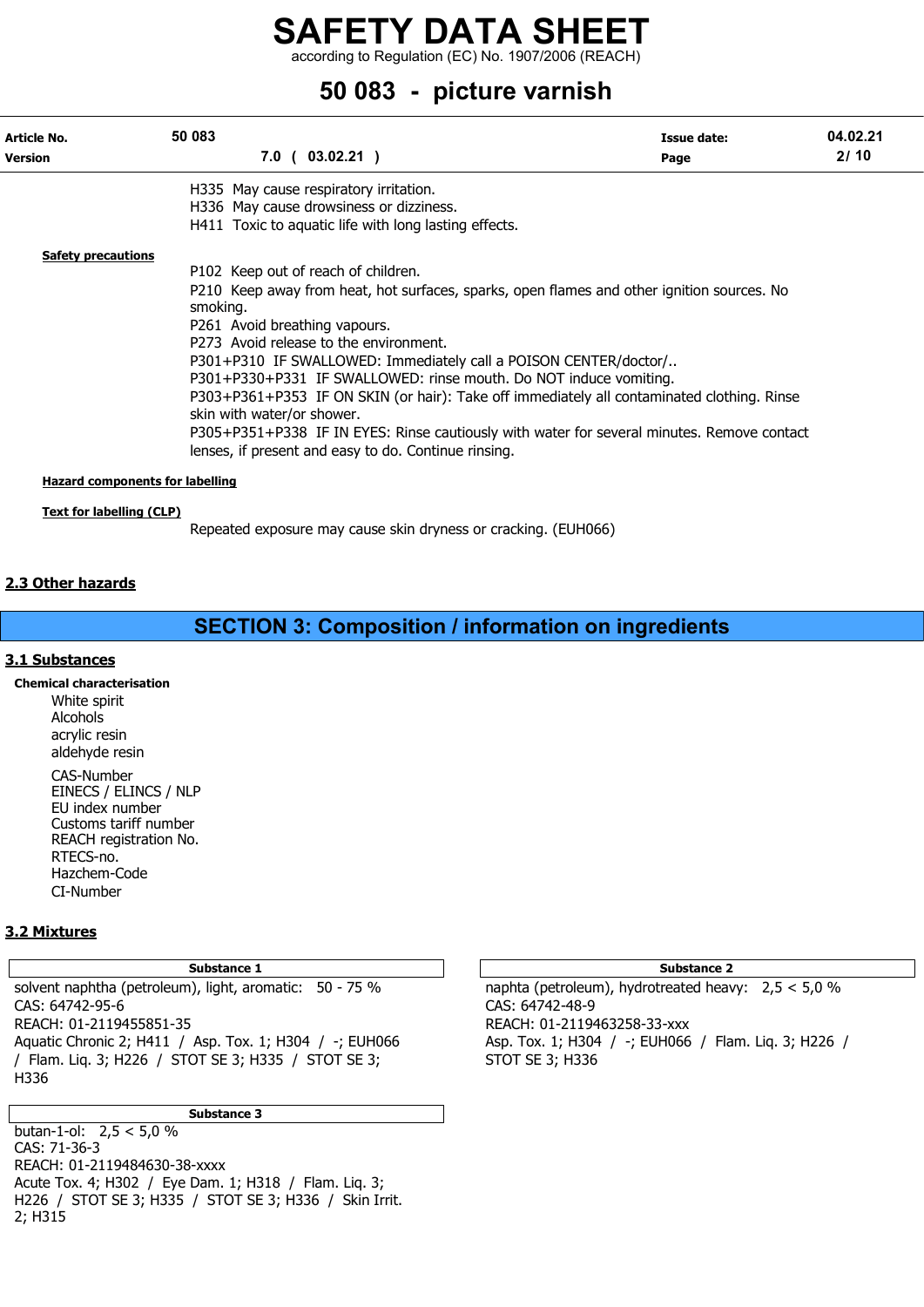according to Regulation (EC) No. 1907/2006 (REACH)

# 50 083 - picture varnish

| Article No.    | 50 083 |                | <b>Issue date:</b> | 04.02.21 |
|----------------|--------|----------------|--------------------|----------|
| <b>Version</b> |        | 7.0 ( 03.02.21 | Page               | 3/10     |

Additional information

# SECTION 4: First aid measures

#### 4.1 Description of first aid measures

#### General information

If you feel unwell, seek medical advice (show the label where possible).

#### In case of inhalation

Provide fresh air. Seek medical attention if problems persist.

#### In case of skin contact

Remove residues with soap and water. In case of skin irritation, consult a physician.

#### After eye contact

If product gets into the eye, keep eyelid open and rinse immediately with large quantities of water, for at least 10 - 15 minutes. Seek medical attention if irritation persists.

#### After swallowing

Rinse mouth with water. Do NOT induce vomiting. Immediately get medical attention.

#### 4.2 Most important symptoms and effects, both acute and delayed

#### 4.3 Indication of any immediate medical attention and special treatment needed

Caution if victim vomits: Risk of aspiration!

# SECTION 5: Firefighting measures

#### 5.1 Extinguishing media

#### Suitable extinguishing media

Co-ordinate fire-fighting measures to the fire surroundings.

#### Extinguishing media which must not be used for safety reasons

strong water jet

### 5.2 Special hazards arising from the substance or mixture

In case of fire may be liberated: Carbon monoxide and carbon dioxide

### 5.3 Advice for firefighters

Special protective equipment for firefighters

Use appropriate respiratory protection.

Additional information

# SECTION 6: Accidental release measures

### 6.1 Personal precautions, protective equipment and emergency procedures

Avoid contact with skin, eyes, and clothing.

### 6.2 environmental precautions

Discharge into the environment must be avoided.

# 6.3 Methods and material for containment and cleaning up

Methods for cleaning up

Collect spilled material using paper towels and dispose.

## Additional information

# 6.4 Reference to other sections

Dispose of waste according to applicable legislation.

SECTION 7: Handling and storage

## 7.1 Precautions for safe handling

Advices on safe handling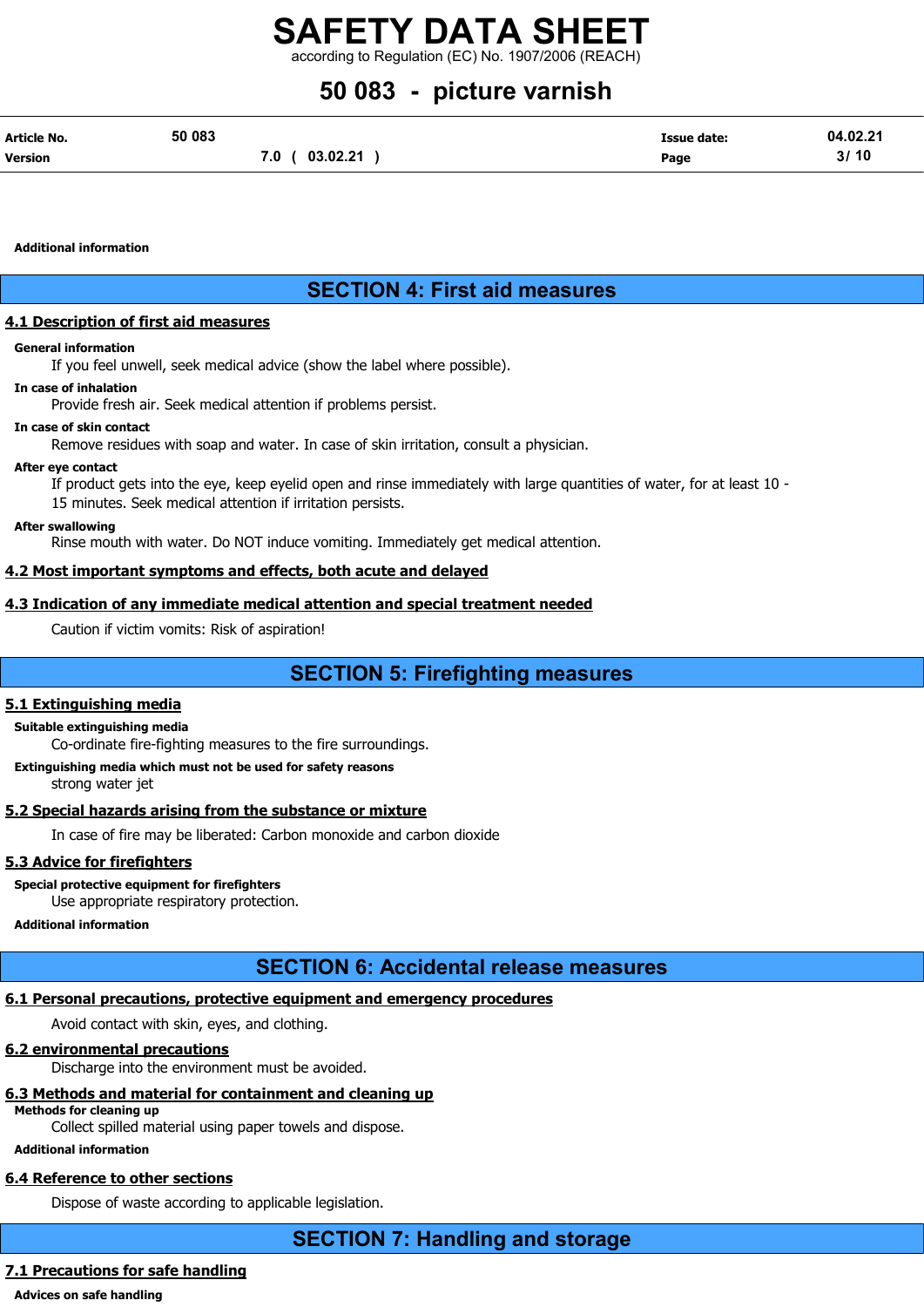according to Regulation (EC) No. 1907/2006 (REACH)

# 50 083 - picture varnish

| Article No.    | 50 083 |                   | Issue date: | 04.02.21 |
|----------------|--------|-------------------|-------------|----------|
| <b>Version</b> |        | 03.02.21<br>7.0 ( | Page        | 4/10     |

Handle in accordance with good industrial hygiene and safety practice.

Precautions against fire and explosion

No special measures are required.

#### 7.2 Conditions for safe storage, including any incompatibilities

Requirements for storerooms and containers

#### Hints on joint storage Storage class

Further details

Protect from frost and exposure to sun.

### 7.3 Specific end use(s)

# SECTION 8: Exposure controls/personal protection

#### 8.1 Control parameters

64742-95-6 solvent naphtha (petroleum), light, aromatic

| DEU        | WEL |                                        | $50,000$ mg/m <sup>3</sup>  | 2(II); AGS     |
|------------|-----|----------------------------------------|-----------------------------|----------------|
| 64742-48-9 |     | naphta (petroleum), hydrotreated heavy |                             |                |
| DEU        | WEL |                                        | $300,000$ mg/m <sup>3</sup> | DFG            |
| 71-36-3    |     | butan-1-ol                             |                             |                |
| DEU        | WEL |                                        | $100,000$ $mL/m^3$          |                |
| DEU        | WEL |                                        | $310,000$ mg/m <sup>3</sup> | $1(I);$ DFG, Y |

## DNEL overview

#### 64742-95-6 solvent naphtha (petroleum), light, aromatic

| DNEL worker   | Long-term - inhalation, system | 150,00000 | $mq/m^3$     |
|---------------|--------------------------------|-----------|--------------|
| DNEL worker   | Long-term - dermal, local effe | 25,00000  | mg/kg bw/day |
| DNEL Consumer | Long-term - oral, systemic eff | 11,00000  | mg/kg bw/day |
| DNEL Consumer | Long-term - inhalation, system | 32,00000  | $mq/m^3$     |
| DNEL Consumer | Long-term - dermal, systemic e | 11,00000  | mg/kg bw/day |

#### DNEL overview

### 64742-48-9 naphta (petroleum), hydrotreated heavy

| DNEL worker   | Long-term - inhalation, system | 1500,00000 | ma/mª        |
|---------------|--------------------------------|------------|--------------|
| DNEL worker   | Long-term - dermal, systemic e | 300,00000  | mg/kg bw/day |
| DNEL Consumer | Long-term - oral, systemic eff | 300,00000  | mg/kg bw/day |

#### DNEL overview

#### 71-36-3 butan-1-ol

| DNEL worker   | Long-term - inhalation, system | 55,00000  | $\text{ma/m}^3$ |
|---------------|--------------------------------|-----------|-----------------|
| DNEL Consumer | Long-term - oral, systemic eff | 3,12500   | mg/kg bw/day    |
| DNEL Consumer | Long-term - inhalation, system | 310,00000 | $\text{ma/m}^3$ |

## PNEC overview

#### 71-36-3 butan-1-ol

| ر ں د<br><b>DUCUT 1 UP</b>      |            |             |  |  |  |
|---------------------------------|------------|-------------|--|--|--|
| PNEC soil                       | 0,01500    | mq/kg       |  |  |  |
| PNEC aquatic, freshwater        | 0,08200    | mq/L        |  |  |  |
| PNEC aquatic, marine water      | 0,00820    | mq/L        |  |  |  |
| PNEC soil, freshwater           | 0,17800    | mq/kg       |  |  |  |
| PNEC soil, marine water         | 0,01780    | mq/kg       |  |  |  |
| PNEC sewage treatment plant (S) | 2476,00000 | $m\alpha/L$ |  |  |  |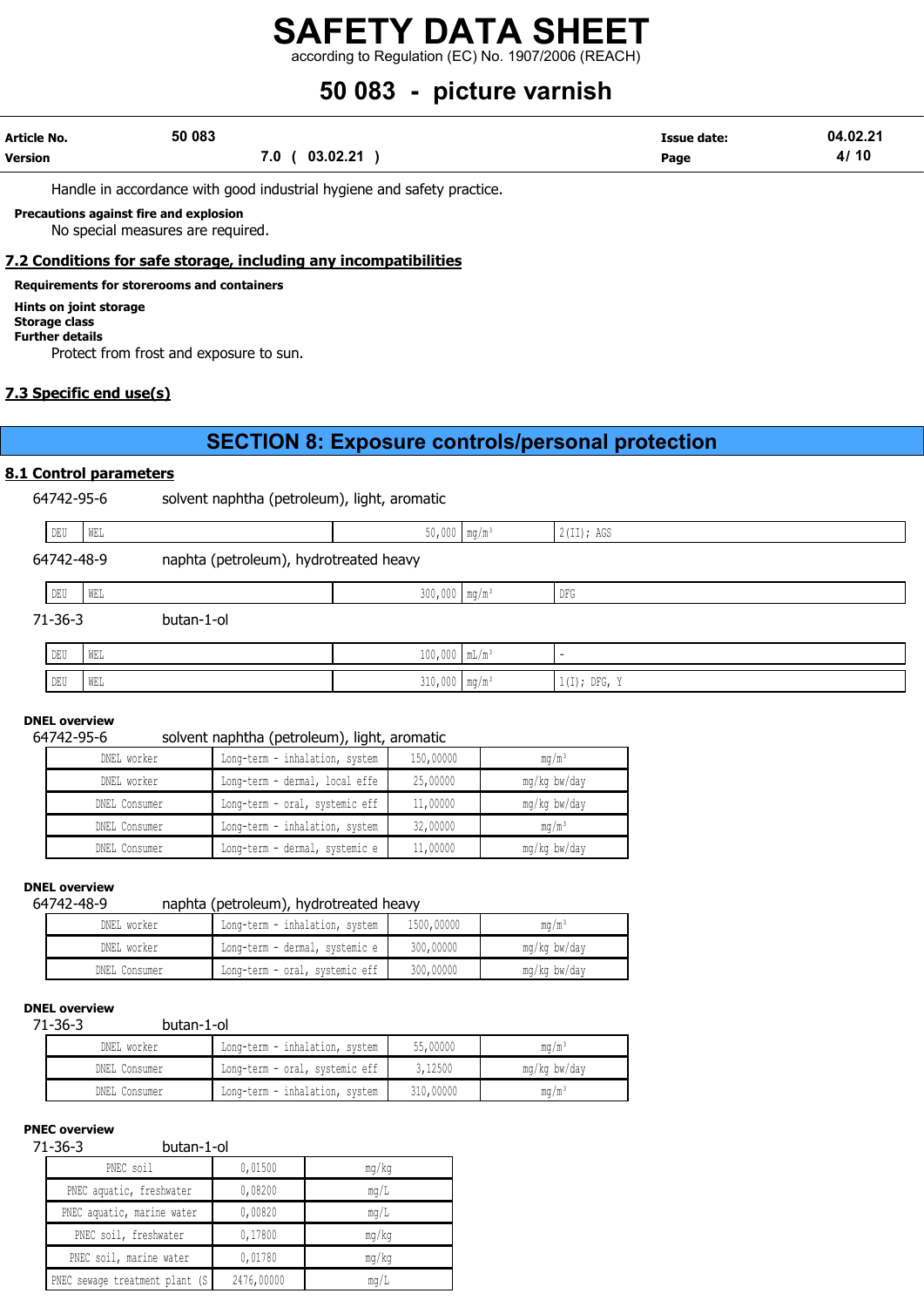according to Regulation (EC) No. 1907/2006 (REACH)

# 50 083 - picture varnish

| <b>Article No.</b> | 50 083          | Issue date: | 04.02.21 |
|--------------------|-----------------|-------------|----------|
| <b>Version</b>     | 03.02.21<br>7.0 | Page        | 5/10     |

Biological limit values: overview

| $71 - 36 - 3$ | butan-1-ol                         |                   |     |  |
|---------------|------------------------------------|-------------------|-----|--|
| urine         | exposure or end of shift<br>end of | 10,00000          | mq/ |  |
| urine         | $\cdots$<br>before next shift      | 00000<br>Z, UUUUU | mq/ |  |

#### 8.2 Exposure controls

#### Occupational exposure controls

#### Respiratory protection

With correct and proper use, and under normal conditions, breathing protection is not required. Respiratory protection must be worn whenever the WEL levels have been exceeded.

Combination filtering device (EN 14387) Use filter type A (= against vapours of organic substances)

#### Hand protection

Qualified materials: Nitrile rubber

Layer thickness > 0,35 mm

Breakthrough time > 480 min

Ultranitril 492 - MAPA GmbH, Industriestraße 21- 25, D-27404 Zeven, Internet: www.mapa-pro.de

All information was derived in accordance with EU directive 89/686/EWG and the resultant EN 374 in cooperation with MAPA GmbH. This recommendation applies exclusively to the product and use named in Section 1. In the event of commingling or deviating conditions, contact the suppliers of CE-approved gloves. This information is abased on our current state of knowledge and describes the security standards applicable to our product for the purpose provided.

#### Eye protection

**Goggles** 

Body protection

Wear suitable protective clothing. Wash contaminated clothing prior to re-use.

#### General protection and hygiene measures

Handle in accordance with good industrial hygiene and safety practice. Wash hands thoroughly after handling.

## SECTION 9: Physical and chemical properties

#### 9.1 information on basic physical and chemical properties

Form liquid

Colour colourless, clear **Odour white spirit** 

|                                        | min                       | max                       |       |
|----------------------------------------|---------------------------|---------------------------|-------|
| Initial boiling point and              |                           |                           |       |
| boiling range                          |                           |                           |       |
| <b>Melting point/freezing point</b>    |                           |                           |       |
| Flash point/flash point range          | 40 °C                     | 45 °C                     |       |
| <b>Flammability</b>                    |                           |                           |       |
| <b>Ignition temperature</b>            |                           |                           |       |
| <b>Auto-ignition temperature</b>       |                           |                           |       |
| <b>Explosion limits</b>                |                           |                           |       |
| <b>Refraction index</b>                |                           |                           |       |
| <b>PH</b>                              |                           |                           |       |
| <b>Viscosity</b>                       |                           |                           |       |
| <b>Viscosity</b>                       | $8 \text{ mm}^2/\text{s}$ | $9 \text{ mm}^2/\text{s}$ | 40 °C |
| Vapour pressure                        |                           |                           |       |
| <b>Density</b>                         |                           | $0,93$ g/ml               | 20 °C |
| Partition coefficient: n-octanol/water |                           |                           |       |

Danger of explosion

#### 9.2 Other information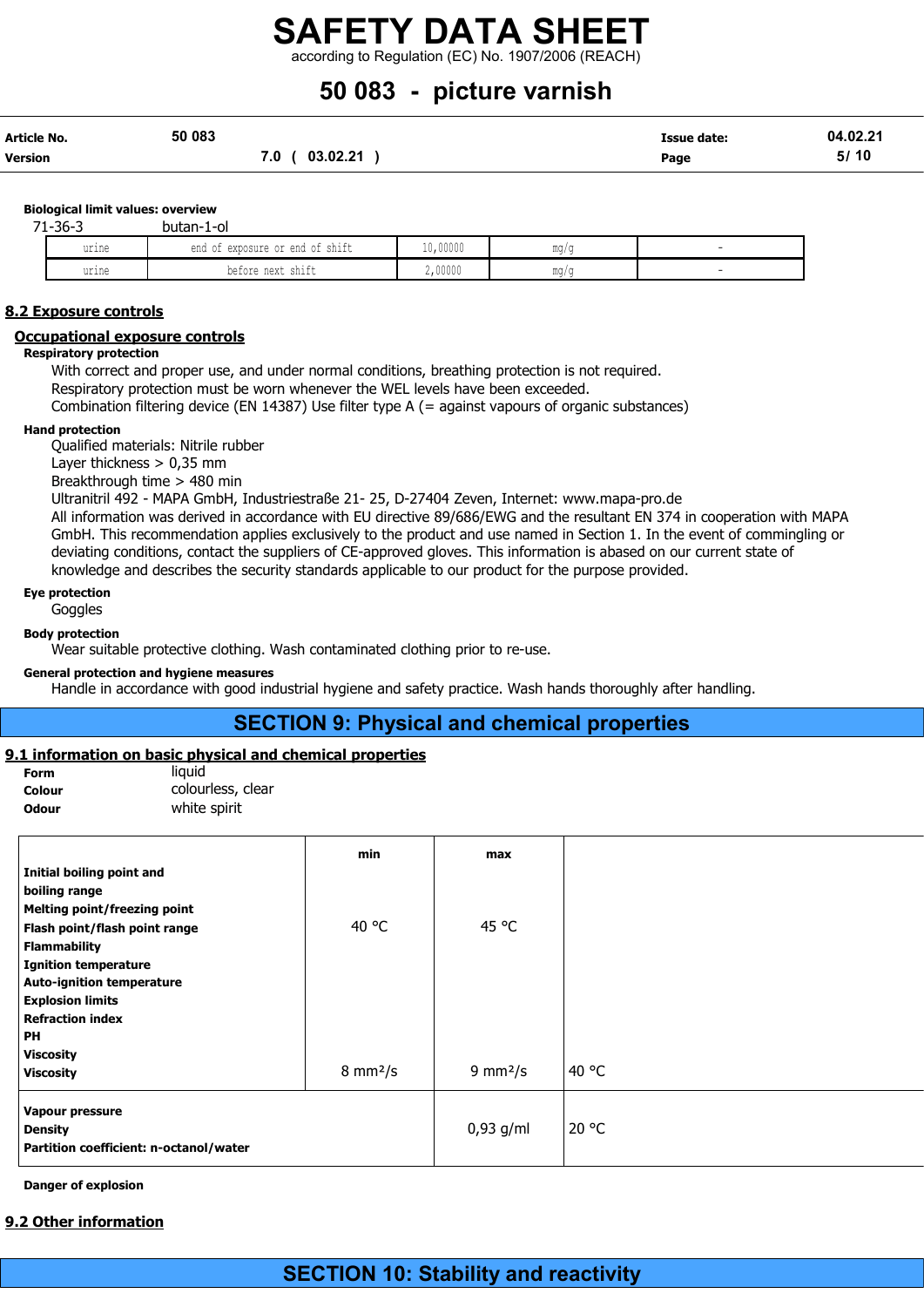according to Regulation (EC) No. 1907/2006 (REACH)

# 50 083 - picture varnish

| Article No. | 50 083            | <b>Issue date:</b> | 04.02.21 |
|-------------|-------------------|--------------------|----------|
| Version     | 03.02.21<br>7.0 ( | Page               | 6/10     |

#### 10.1 Reactivity

Product is stable under normal storage conditions.

#### 10.2 Chemical stability

#### 10.3 Possibility of hazardous reactions

#### 10.4 Conditions to avoid

Protect from frost and exposure to sun.

10.5 Incompatible materials

strong oxidizing agents

#### 10.6 Hazardous decomposition products

Hazardous vapours may form during fires.

# SECTION 11: Toxicological information

#### 11.1 Information on toxicological effects

#### Toxicological tests

#### 64742-95-6 solvent naphtha (petroleum), light, aromatic

| oral       | LD50                    | Rat | 2000,00000 | mg/kg      |      |
|------------|-------------------------|-----|------------|------------|------|
| inhalative | $T \cap E \cap$<br>コレコロ | Kdl | 10,20000   | $m \wedge$ | (4h) |
| dermal     | LD50                    | Rat | 2000,00000 | mg/kg      |      |

#### Toxicological tests

#### 64742-48-9 naphta (petroleum), hydrotreated heavy

| oral   | LD50                    | n.,<br>11 U U         | 5000,00000 | MA ON<br>1114 / MY       |  |
|--------|-------------------------|-----------------------|------------|--------------------------|--|
| dermal | T <sub>DR</sub><br>∪∪עע | -<br>99h<br>T/ann T r | 5000,00000 | $m \sim$<br>111.U / 17.U |  |

### Toxicological tests

71-36-3 butan-1-ol

| oral       | LD50 | Rat    | 1000,00000 | $\overline{\phantom{a}}$<br>ma/ka |                           |
|------------|------|--------|------------|-----------------------------------|---------------------------|
| inhalative | LC50 | Rat    | 17,76000   | $m\alpha$                         | 11 <sub>h</sub><br>l 411) |
| dermal     | LD50 | Rabbit | 2000,00000 | mg/kg                             |                           |

#### Acute toxicity

No data available

#### In case of inhalation

No data available

#### After swallowing

No data available

In case of skin contact

No data availabl

#### After eye contact

No data availabl

#### Practical experience

#### General remarks

## SECTION 12: Ecological information

#### 12.1 Toxicity

#### Ecotoxicological effects

64742-95-6 solvent naphtha (petroleum), light, aromatic

| LC50 | $-1$<br>$+1$ ch<br>--- | 9,20000 | $m \sim$        | (96h)                    |
|------|------------------------|---------|-----------------|--------------------------|
| EC50 | Alqae                  | 2,60000 | MA ALL<br>TIM L | 179k<br>' <i>' L</i> II) |

| ∽<br>๛                        |  |  |  |
|-------------------------------|--|--|--|
|                               |  |  |  |
| $\overline{\phantom{a}}$<br>~ |  |  |  |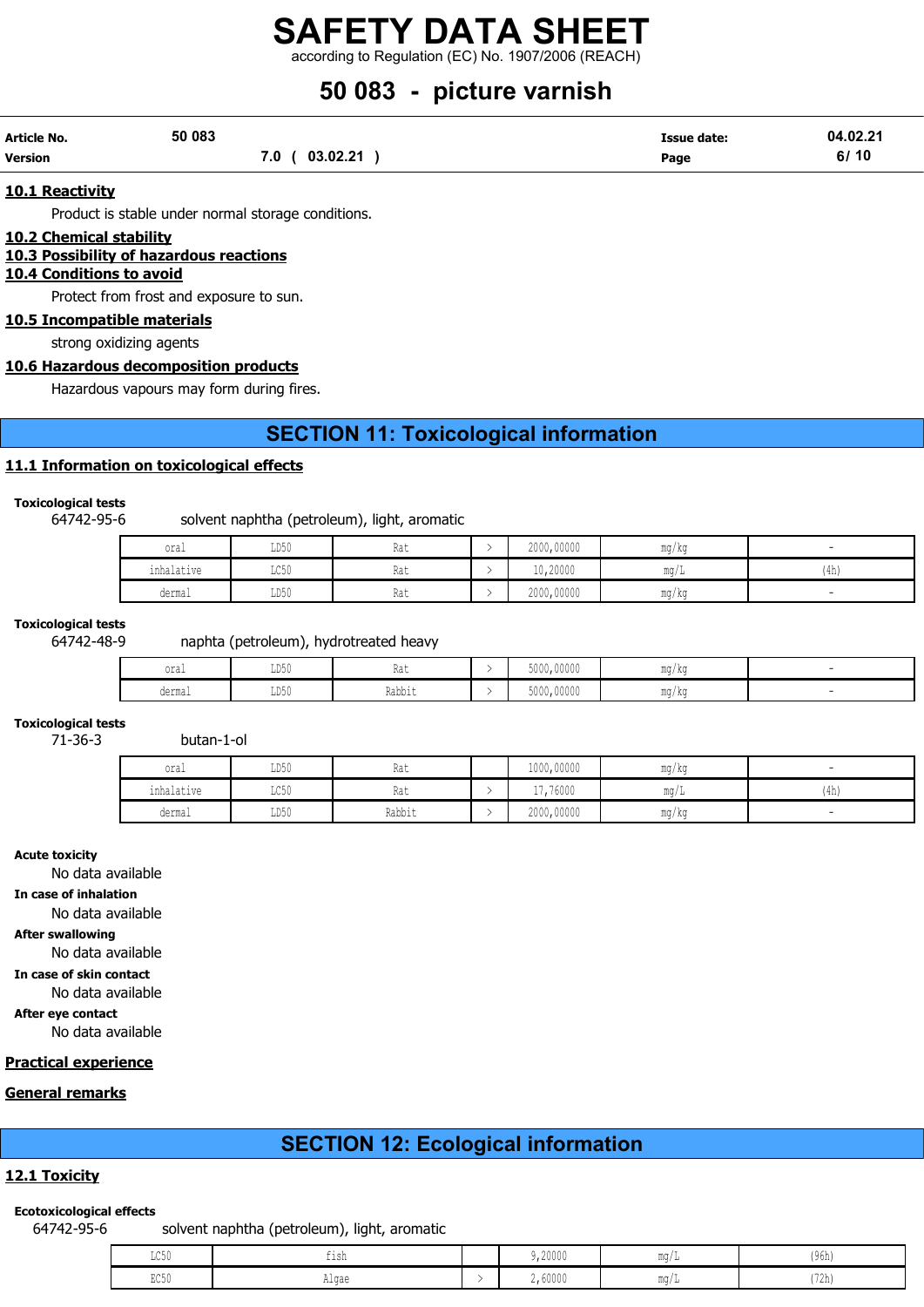according to Regulation (EC) No. 1907/2006 (REACH)

# 50 083 - picture varnish

| Article No.<br><b>Version</b> | 50 083<br>03.02.21<br>7.0∴ |                                |         | <b>Issue date:</b><br>Page | 04.02.21<br>7/10 |
|-------------------------------|----------------------------|--------------------------------|---------|----------------------------|------------------|
|                               |                            |                                |         |                            |                  |
|                               | EC50                       | Daphnia magna (Big water flea) | 3,20000 | mg/L                       | (48h)            |

Ecotoxicological effects<br>64742-48-9 naphta (petroleum), hydrotreated heavy

| $T \cap E \cap$<br>せいりり | $ -$<br>ᆂᆂᅙᆄ                                  | 1000,00000 | <b>MA AR</b><br><b>ILLW</b> / <b>I</b> | (96h) |
|-------------------------|-----------------------------------------------|------------|----------------------------------------|-------|
| <b>DOEA</b><br>いしつい     | $-$<br>.<br>Daphnia magna<br>(Big water flea) | 1000,00000 | ma a<br>11 W 7                         | (48h) |

#### Ecotoxicological effects

71-36-3 butan-1-ol

| LC50 | Pimephales promelas (fathead minnow) | 1376,00000 | mq/1        | (96h) |
|------|--------------------------------------|------------|-------------|-------|
| EC50 | Selenastrum capricornutum            | 225,00000  | mq/1        | (96h) |
| EC50 | Daphnia magna (Big water flea)       | 1328,00000 | mq/I        | (48h) |
| NOEC | Daphnia magna (Big water flea)       | ,10000     | $m\alpha/I$ | (21d) |

#### Aquatic toxicity

No data available Water Hazard Class 2

WGK catalog number General information

#### 12.2 Persistence and degradability

Further details Product is partially biodegradable. Oxygen demand

#### 12.3 Bioaccumulative potential

Bioconcentration factor (BCF) Partition coefficient: n-octanol/water

#### 12.4 Mobility in soil

No data available

#### 12.5 Results of PBT and vPvB assessment

No data available

#### 12.6 Other adverse effects

General information

SECTION 13: Disposal considerations

#### 13.1 Waste treatment methods

#### **Product**

Waste key number 080111 Waste paint and varnish containing organic solvents or other dangerous substances Recommendation

#### Contaminated packaging

Waste key number Recommendation

Non-contaminated packages may be recycled. Handle contaminated packages in the same way as the substance itself.

#### Additional information

# SECTION 14: Transport information

## 14.1 UN number

1263

#### 14.2 UN proper shipping name

ADR, ADN Paint related material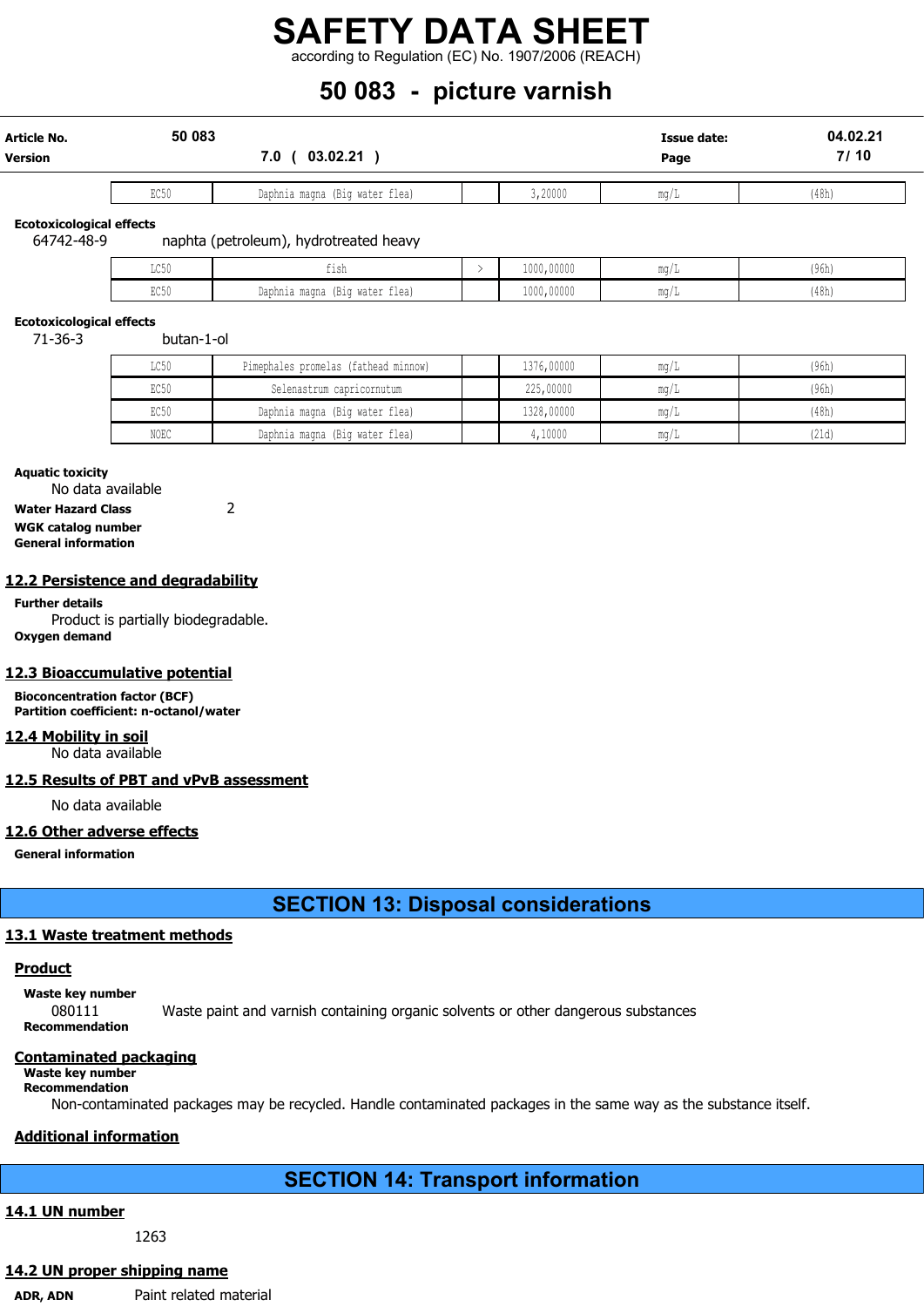according to Regulation (EC) No. 1907/2006 (REACH)

# 50 083 - picture varnish

| Article No.                                            | 50 083                                                                         |                              | <b>Issue date:</b> | 04.02.21 |
|--------------------------------------------------------|--------------------------------------------------------------------------------|------------------------------|--------------------|----------|
| <b>Version</b>                                         | 7.0 ( 03.02.21 )                                                               |                              | Page               | 8/10     |
| <b>IMDG, IATA</b>                                      | PAINT RELATED MATERIAL                                                         |                              |                    |          |
|                                                        | 14.3 Transport hazard class(es)                                                |                              |                    |          |
| ADR, ADN                                               | 3                                                                              |                              |                    |          |
| <b>IMDG</b>                                            | 3                                                                              |                              |                    |          |
| <b>IATA</b>                                            | 3                                                                              |                              |                    |          |
|                                                        |                                                                                |                              |                    |          |
| 14.4 Packing group                                     |                                                                                |                              |                    |          |
|                                                        | III                                                                            |                              |                    |          |
|                                                        | <b>14.5 Environmental hazards</b>                                              |                              |                    |          |
|                                                        | <b>Marine Pollutant - IMDG</b>                                                 | Yes                          |                    |          |
| <b>Marine Pollutant - ADN</b>                          |                                                                                |                              |                    |          |
|                                                        | 14.6 Special precautions for user                                              |                              |                    |          |
|                                                        | <b>Land transport (ADR/RID)</b>                                                |                              |                    |          |
| Code: ADR/RID                                          |                                                                                | F <sub>1</sub>               |                    |          |
| <b>Kemmler-number</b>                                  |                                                                                | 30                           |                    |          |
| <b>Hazard label ADR</b>                                |                                                                                | 3                            |                    |          |
| <b>Limited quantities</b>                              |                                                                                | 5L                           |                    |          |
|                                                        | <b>Contaminated packaging: Instructions</b>                                    | P001 - IBC03 - LP01 - R001   |                    |          |
|                                                        | <b>Contaminated packaging: Special provisions</b>                              | PP <sub>1</sub><br>MP19      |                    |          |
|                                                        | Special provisions for packing together<br><b>Portable tanks: Instructions</b> | T <sub>2</sub>               |                    |          |
|                                                        | <b>Portable tanks: Special provisions</b>                                      | TP1 - TP29                   |                    |          |
| <b>Tank coding</b>                                     |                                                                                | <b>LGBF</b>                  |                    |          |
| <b>Tunnel restriction</b>                              |                                                                                | D/E                          |                    |          |
| <b>Remarks</b>                                         |                                                                                |                              |                    |          |
| EQ                                                     |                                                                                | E1                           |                    |          |
| <b>Special provisions</b>                              |                                                                                | $163 - 367 - 650$            |                    |          |
| Sea transport (IMDG)                                   |                                                                                |                              |                    |          |
|                                                        |                                                                                |                              |                    |          |
| <b>EmS</b>                                             |                                                                                | $F-E$ , S-E                  |                    |          |
| <b>Special provisions</b><br><b>Limited quantities</b> |                                                                                | 163 - 223 - 367 - 955<br>5L  |                    |          |
|                                                        | <b>Contaminated packaging: Instructions</b>                                    | P001 - LP01                  |                    |          |
|                                                        | <b>Contaminated packaging: Special provisions</b>                              | PP <sub>1</sub>              |                    |          |
| <b>IBC: Instructions</b>                               |                                                                                | IBC03                        |                    |          |
| <b>IBC: Provisions</b>                                 |                                                                                | $\qquad \qquad \blacksquare$ |                    |          |
| <b>Tank instructions IMO</b>                           |                                                                                |                              |                    |          |
| <b>Tank instructions UN</b>                            |                                                                                | T <sub>2</sub>               |                    |          |
|                                                        | <b>Tank instructions Special provisions</b>                                    | TP1 - TP29                   |                    |          |
|                                                        | <b>Stowage and segregation</b>                                                 | category A                   |                    |          |
|                                                        | <b>Properties and observations</b>                                             |                              |                    |          |
| <b>Remarks</b>                                         |                                                                                | E1                           |                    |          |
| EQ                                                     |                                                                                |                              |                    |          |
|                                                        | Air transport (IATA-DGR)                                                       |                              |                    |          |
| <b>Hazard</b>                                          |                                                                                | Flammable Liquid             |                    |          |
| Passenger                                              |                                                                                | 355 (60L)                    |                    |          |
| Passenger LQ                                           |                                                                                | Y344 (10L)                   |                    |          |
| Cargo                                                  |                                                                                | 366 (220L)                   |                    |          |
| <b>ERG</b>                                             |                                                                                | 3L                           |                    |          |
| <b>Remarks</b>                                         |                                                                                |                              |                    |          |
| EQ                                                     |                                                                                | E <sub>1</sub><br>A192       |                    |          |
| <b>Special Provisioning</b>                            |                                                                                |                              |                    |          |

### 14.7 Transport in bulk according to Annex II of MARPOL 73/78 and the IBC Code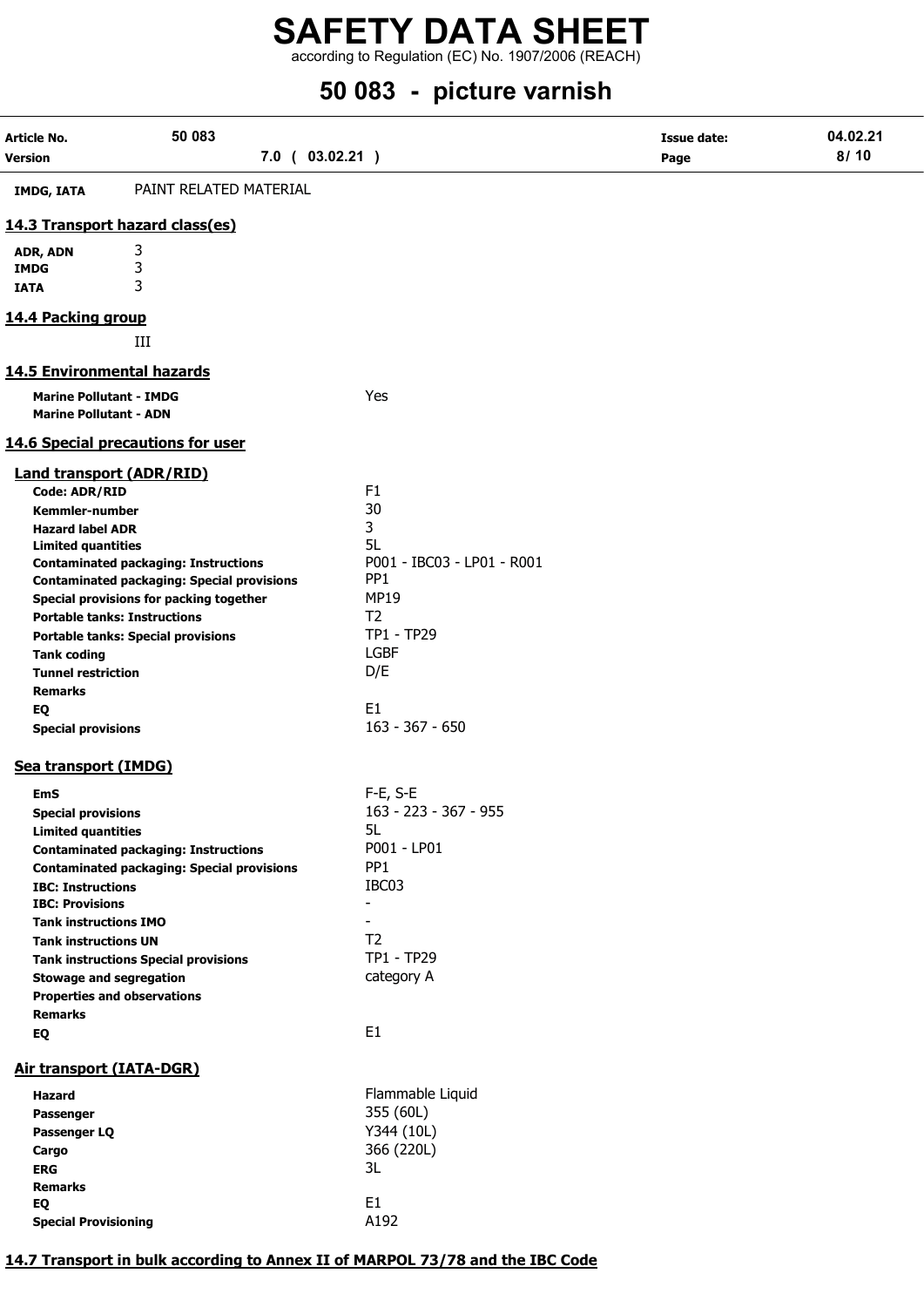according to Regulation (EC) No. 1907/2006 (REACH)

# 50 083 - picture varnish

| Article No.    | 50 083 |                   | Issue date: | 04.02.21 |
|----------------|--------|-------------------|-------------|----------|
| <b>Version</b> |        | (03.02.21)<br>7.0 | Page        | 9/10     |

No data available

# SECTION 15: Regulatory information

#### 15.1 Safety, health and environmental regulations/legislation specific for the substance or mixture

#### National regulations

#### **Europe**

Contents of VOC [%] Contents of VOC  $[g/L]$ Further regulations, limitations and legal requirements

#### **Germany**

Storage class Water Hazard Class 2 WGK catalog number Incident regulation Information on working limitations Further regulations, limitations and legal requirements

#### **Denmark**

Further regulations, limitations and legal requirements

#### Hungary

Further regulations, limitations and legal requirements

#### **Great Britain**

Further regulations, limitations and legal requirements

#### **Switzerland**

Contents of VOC [%] 66 % Further regulations, limitations and legal requirements

#### **USA**

Further regulations, limitations and legal requirements Federal Regulations State Regulations

#### Canada

Further regulations, limitations and legal requirements

### 15.2 Chemical Safety Assessment

# SECTION 16: Other information

### Further information

| <b>Hazard statements (CLP)</b> | H226 Flammable liquid and vapour.                  |
|--------------------------------|----------------------------------------------------|
|                                | H302 Harmful if swallowed.                         |
|                                | H304 May be fatal if swallowed and enters airways. |
|                                | H315 Causes skin irritation.                       |
|                                | H318 Causes serious eye damage.                    |
|                                | H319 Causes serious eye irritation.                |
|                                | H335 May cause respiratory irritation.             |
|                                | H336 May cause drowsiness or dizziness.            |

H411 Toxic to aquatic life with long lasting effects.